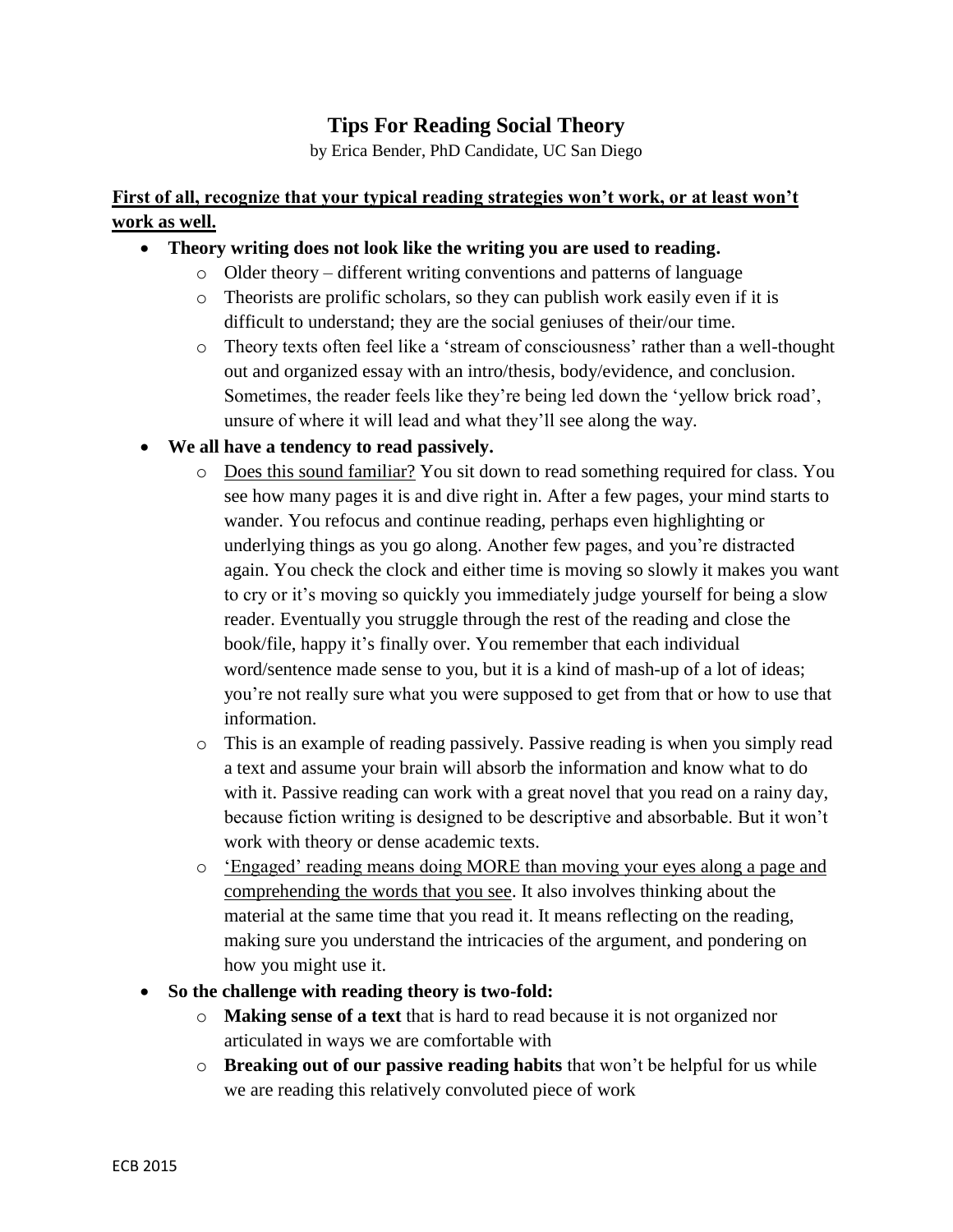#### **Challenge 1: Making sense of theory texts by knowing what to look for**

- **The first step to making sense of theory is to recognize that there** *IS* **a method to the madness.**
	- o Remember, theorists are trying to get their readers to draw a particular conclusion. They have an agenda – they want their reader to believe in their explanation of the world. There *IS* a point they are trying to make. So how do they do that?
- **Here are some common conventions that theorists often use in their writing:**
	- o Description: Theorists will typically describe the world as they see it; they will describe some kind of phenomenon that is in need of explanation.
	- $\circ$  Explanation: All theorists want to explain how/why/when some phenomenon occurs and/or its consequences. There are many types of explanations, and these are pretty common:
		- A statement of explanation *early* in the text that states the theorist's explanation succinctly; from there the author goes on to prove it (this is less common in older theory texts)
		- A *concluding* explanation later in the text; after the theorist runs through all of what COULD explain the phenomenon but DOESN'T, they'll propose their own explanation.
		- Explanations interlaced *throughout* the text that are meant to be taken as a collective whole.
	- o Disproving alternative theories: theorists will often offer alternative explanations for the social phenomenon in question and then disprove them; in other words, they'll prove why those explanations DON'T work for explaining that particular phenomenon. This makes their own explanation more believable.
	- o Using metaphors/imagery to make their points: Often, the phenomena theorists are trying to explain are macro-level, meaning the phenomena are beyond our conscious awareness as individual people on the ground. Also, theorists are prolific scholars who are making relatively ground-breaking assertions. As such, they often have to make their point using knowledge that the reader already has access to. Theorists will often use metaphors, analogies, or imagery to illustrate their point so that we can understand where they are coming from. For example, Smith uses the metaphor of an 'invisible hand' to explain why capitalism appears to be a self-sustaining system.
	- o Prescription: sometimes also called the "is/ought" distinction, this is a strategy for theorists to provide some commentary on the phenomena they explain. After describing and explaining the phenomena (and in the process also reviewing why other theorists' explanations don't work), many theorists will inject some kind of commentary or critique of the way things are.